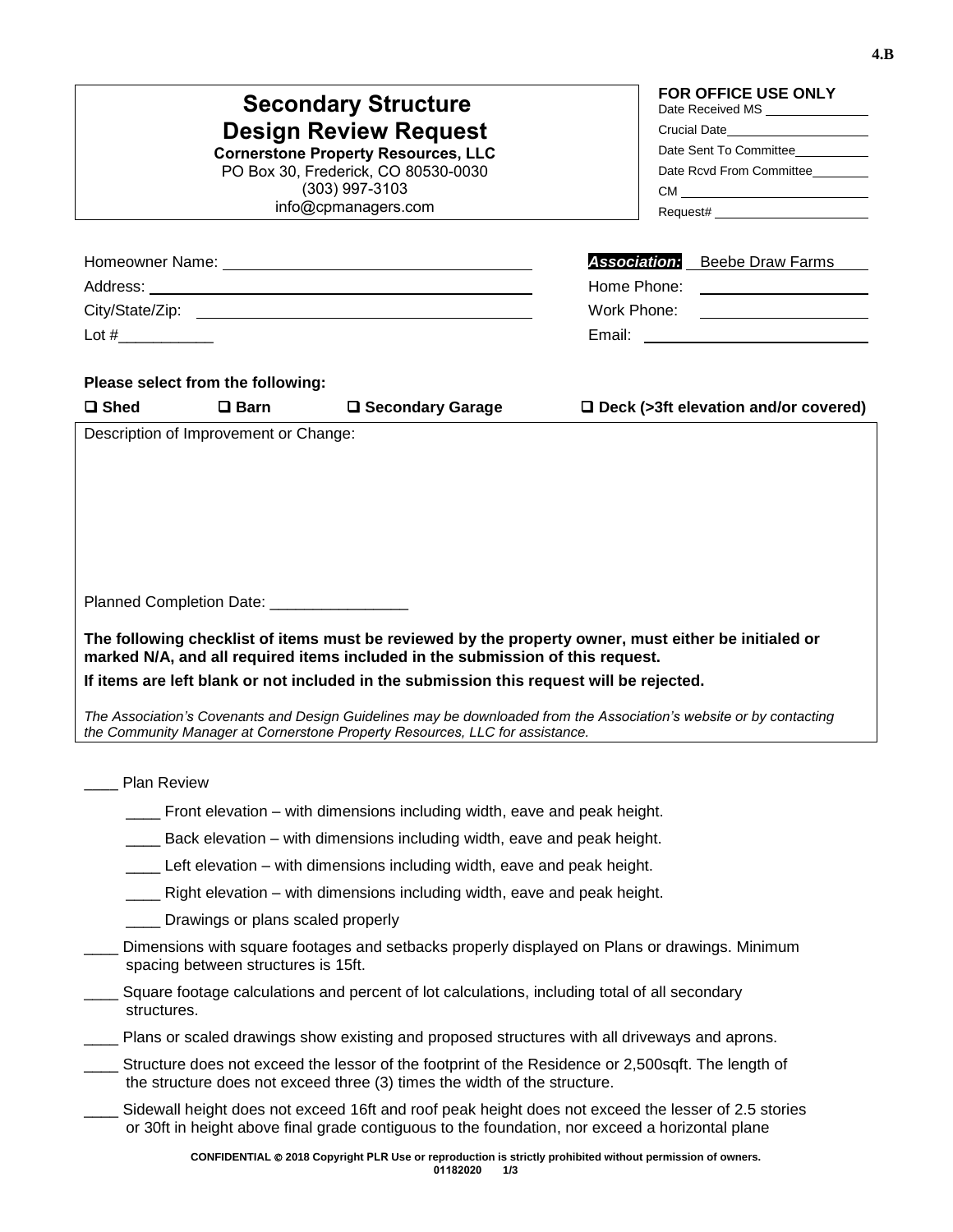extended from the highest ridge of the residence.

Sidewall heights greater than 12ft have additional evergreen tree requirements, with a minimum height of 5ft, as detailed in the matrix below. The street side is considered the front of the building, with left and right viewed from the front. Mark all columns with  $Y=Yes$  or  $N=No$  as applicable. Additional information is available in section 4.5 of the Design Guidelines.

| Secondary Structure (SS) with sidewalls greater than          |               | <b>Viewing Perspective</b> |       |      |
|---------------------------------------------------------------|---------------|----------------------------|-------|------|
| twelve (12) feet                                              | <b>Street</b> | Left                       | Right | Rear |
| SS Exterior siding matches residence?                         |               |                            |       |      |
| SS Decorative masonry matches residence?                      |               |                            |       |      |
| SS Windows on side(s) of structure?                           |               |                            |       |      |
| SS Windows match (color-shape) residence?                     |               |                            |       |      |
| SS Trim matches residence?                                    |               |                            |       |      |
| SS Roof profile (hip/gable) matches residence?                |               |                            |       |      |
| Section A - Total number of Yes's in each column              |               |                            |       |      |
| SS Roof pitch within 30% of residence?                        |               |                            |       |      |
| SS Roof pitch matches residence?                              |               |                            |       |      |
| SS Sidewall max is less than or equal to the residence max?   |               |                            |       |      |
| SS Roof peak height max less than residence max?              |               |                            |       |      |
| SS Located behind the rear wall of the residence?             |               |                            |       |      |
| SS Located at least 50ft behind residence?                    |               |                            |       |      |
| SS Garage doors inconspicuous from street(s)?                 |               |                            |       |      |
| SS Garage door sizes equal or symmetrical?                    |               |                            |       |      |
| SS Garage doors color compliment residence?                   |               |                            |       |      |
| Section B - Total number of Yes's                             |               |                            |       |      |
| Add each Section A column total to Section B overall total    |               |                            |       |      |
| Mark "X" in applicable row below based on column totals above |               |                            |       |      |
| Less than or equal to 10 - Full Screening                     |               |                            |       |      |
| Less than 15, greater than 10 - Partial screening             |               |                            |       |      |
| Equals 15 - No additional screening                           |               |                            |       |      |

If partial screening is required an additional group of two or more trees shall be planted along walls exceeding fifty (50) feet without garage doors.

- Trees used for partial screening cannot be planted further than twenty (20) feet from the garage wall.
- The maximum number of secondary structures is three (3), of which only one (1) can be a barn, only one (1) can be a secondary garage/shop, and two (2) can be sheds or outbuildings.
- The maximum area of all secondary structures shall not exceed four percent (4%) of the total lot acreage.
- Only designated horse lots can have a stable or paddock area. Must be located behind residence and paddock cover a maximum of 10% of total area of the lot.
	- Sheds no larger than 720sqft. If less than 120sqft may have a shed roof.
- Barns must not be larger than 300sqft per permitted horse plus an additional 500sqft for storage.
- Fencing grand total for each lot including paddock and all other fencing cannot exceed 10% of total lot acreage.